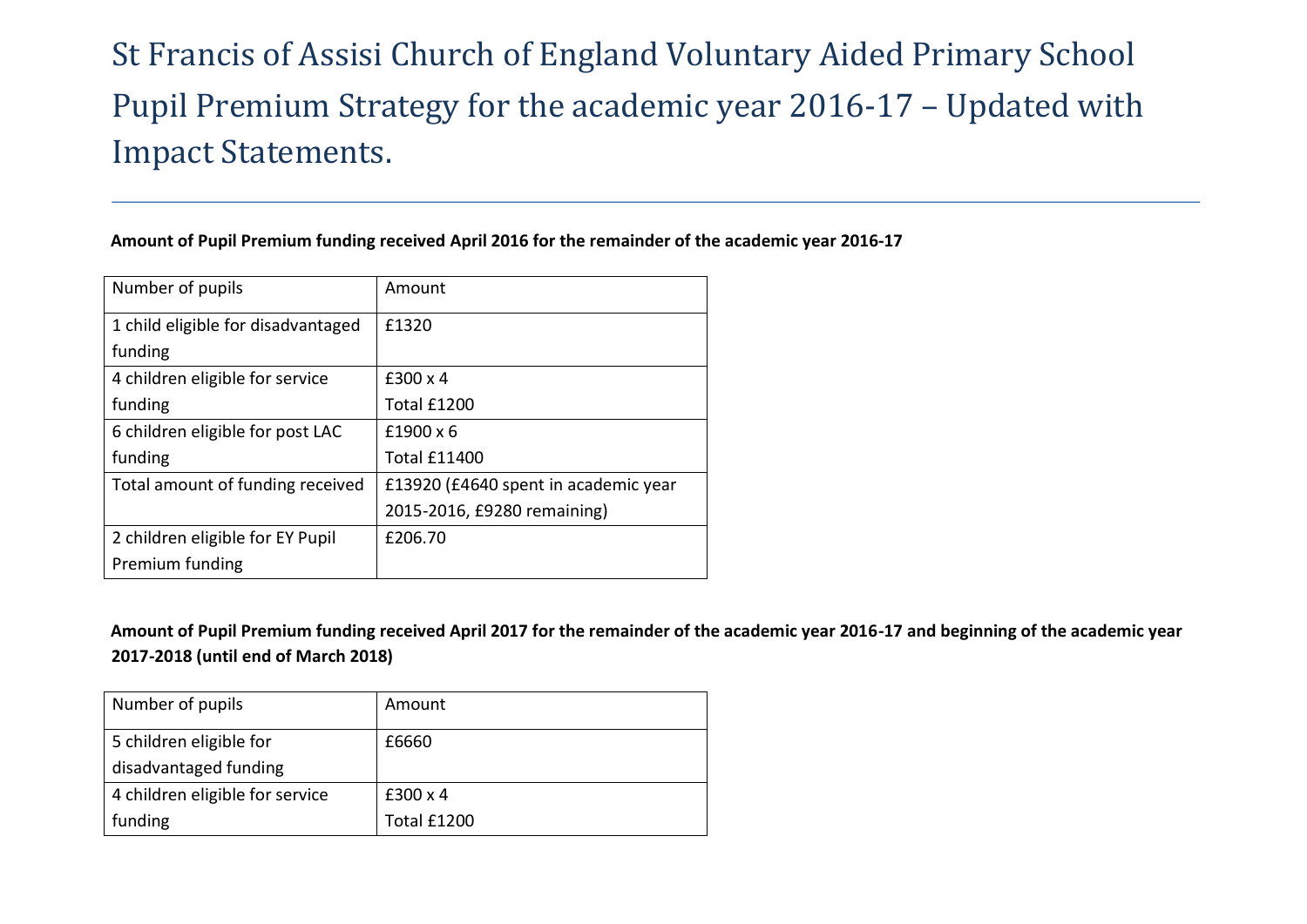| 6 children eligible for post LAC | $£1900 \times 6$                                                           |
|----------------------------------|----------------------------------------------------------------------------|
| funding                          | <b>Total £11400</b>                                                        |
|                                  | Total amount of funding received   $£19200$ (£6400 to be spent in academic |
|                                  | year 2016-2017)                                                            |

### **Identified barriers to educational achievement**

St Francis of Assisi Primary School has identified the following as barriers for some of the pupils currently in receipt of Pupil Premium:

1. Social and emotional welfare – the emotional wellbeing of our children (including developmental vulnerabilities through attachment difficulties) or their ability to socialise appropriately, potentially affecting their ability to learn and make progress, supporting those children who have parents on tour/away from home.

2. Access to extra-curricular activities - educational experiences such as trips, extra-curricular clubs, to help develop life skills, aspirations and participation in physical activities.

3. Rates of progress – the number of children making accelerated progress, reaching GLD at EYFS, achieving national benchmarks at KS1 and 2.

- 4. Cognition difficulties working memory affecting a child's ability with their attention, impulse control and learning capacity.
- 5. Gross and fine motor control skills that are not secure, impacting on writing progress.

#### **Key expenditure – how the allocation will be spent for the period Sept 16-April 17 - £9280**

| Additions to be made following budget in April 2017 - £6400<br><b>Total: £15680</b> |                                          |                         |
|-------------------------------------------------------------------------------------|------------------------------------------|-------------------------|
| Area of spend                                                                       | <b>Focus/Barrier</b>                     | <b>Total allocation</b> |
| Educational experiences - trips, residential visits including RobinWood,            | Social and emotional welfare, access     | £1200                   |
| music and sporting clubs                                                            | to extra-curricular activities (1 and 2) |                         |
| Continued employment of Pupil Premium Champion two/three half                       | All 5 aspects                            | £4935                   |
| days each week                                                                      |                                          |                         |
| Additional TA and teacher support in classes and in small                           | Rates of progress, cognition             | £5390                   |
| groups/individual basis, targeted PP focus in Y2 and Y6, interventions,             | difficulties, gross and fine motor       |                         |
| training and development                                                            | control $(3, 4$ and $5)$                 |                         |
| Release of SENDCO, Maths and English leads                                          | Rates of progress (3)                    | £1000                   |
| Funding for PSA time                                                                | Social and emotional welfare, access     | £330                    |
|                                                                                     | to extra-curricular activities (1 and 2) |                         |
| Resources to support and improve learning and teaching                              | All 5 aspects                            | £2410                   |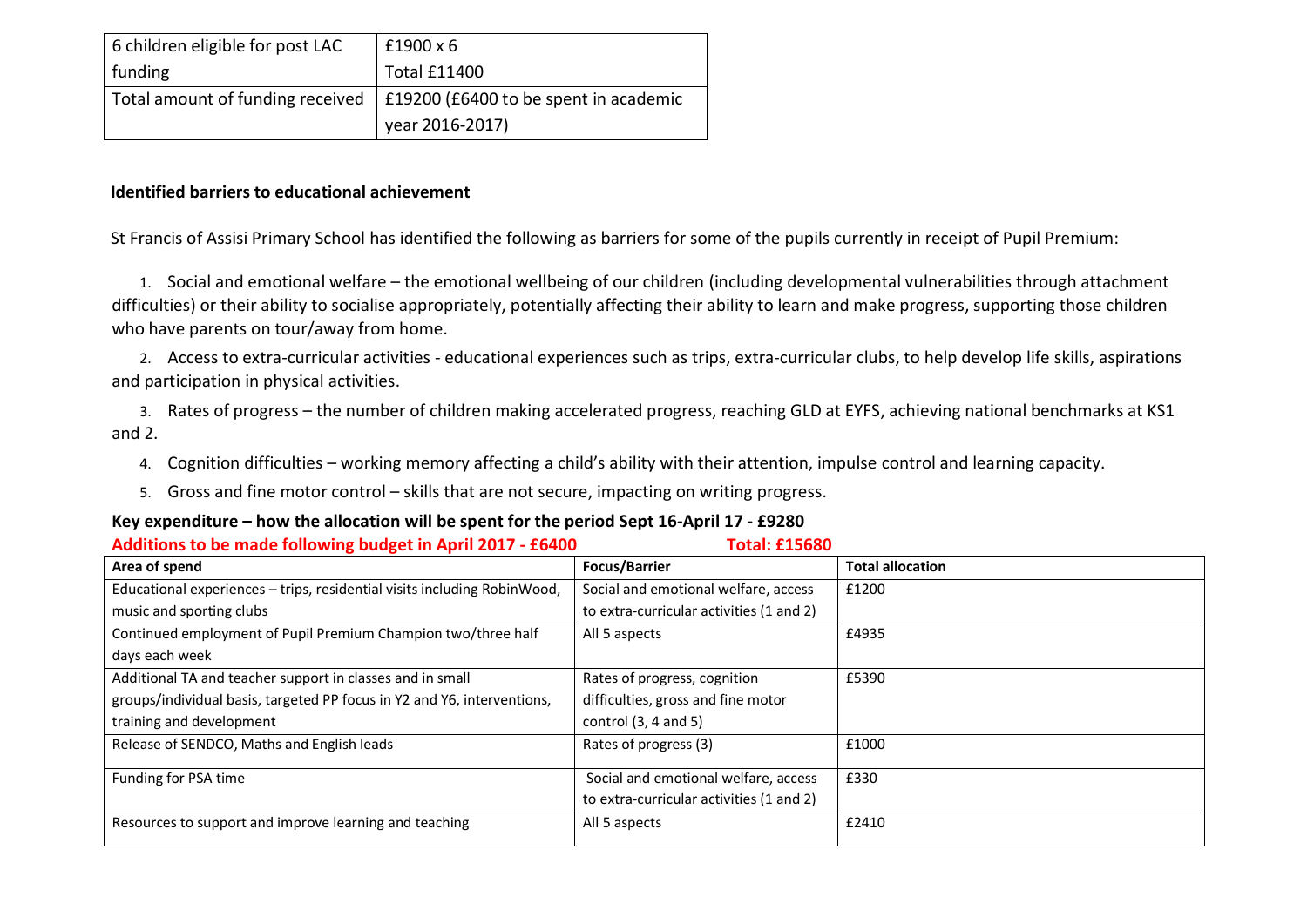| Additional training for staff including lunchtime supervisors     | Social and emotional welfare,    | £750                                      |
|-------------------------------------------------------------------|----------------------------------|-------------------------------------------|
|                                                                   | cognition difficulties (1 and 4) |                                           |
| External agency support e.g. Future Steps (attachment and sensory | Social and emotional welfare,    |                                           |
| assessments and school/pupil programmes) or play based sessions.  | cognition difficulties (1 and 4) |                                           |
|                                                                   |                                  | <b>Total: £16015</b>                      |
|                                                                   |                                  | Additional funds taken from school budget |

| Area of spend                                                                                                                                                                                                                                                                                                                                                                                                                                       | Intended outcomes - why these approaches are being                                                                                                                                                                                                                                                                                                                                                                                                                                                                                                                                                                                                                                                                                                                                                | <b>Actions</b>                                                                                                                                                                                                                                                                                                                                                                                                                                                                                                                                                                                                                                                                                                                                                                                                                                                                                                                                                                                                                                                                                                                                                                                                                                                                                                                                                          |
|-----------------------------------------------------------------------------------------------------------------------------------------------------------------------------------------------------------------------------------------------------------------------------------------------------------------------------------------------------------------------------------------------------------------------------------------------------|---------------------------------------------------------------------------------------------------------------------------------------------------------------------------------------------------------------------------------------------------------------------------------------------------------------------------------------------------------------------------------------------------------------------------------------------------------------------------------------------------------------------------------------------------------------------------------------------------------------------------------------------------------------------------------------------------------------------------------------------------------------------------------------------------|-------------------------------------------------------------------------------------------------------------------------------------------------------------------------------------------------------------------------------------------------------------------------------------------------------------------------------------------------------------------------------------------------------------------------------------------------------------------------------------------------------------------------------------------------------------------------------------------------------------------------------------------------------------------------------------------------------------------------------------------------------------------------------------------------------------------------------------------------------------------------------------------------------------------------------------------------------------------------------------------------------------------------------------------------------------------------------------------------------------------------------------------------------------------------------------------------------------------------------------------------------------------------------------------------------------------------------------------------------------------------|
|                                                                                                                                                                                                                                                                                                                                                                                                                                                     | taken                                                                                                                                                                                                                                                                                                                                                                                                                                                                                                                                                                                                                                                                                                                                                                                             |                                                                                                                                                                                                                                                                                                                                                                                                                                                                                                                                                                                                                                                                                                                                                                                                                                                                                                                                                                                                                                                                                                                                                                                                                                                                                                                                                                         |
| Additional TA support with groups<br>and individuals to support social<br>and emotional wellbeing.<br>Pupil Premium Champion<br>funding/release to work with<br>individuals on a one-to-one basis.<br><b>Pupil Premium Champion</b><br>funding/release to meet with<br>parents/carers and staff.<br>Additional training for staff.<br>Resources and equipment to<br>support structured and<br>unstructured play, aid<br>communication with parents. | 1. To increase the social and emotional wellbeing of<br>pupils in school.<br>Targeted support to individuals to support<br>development of social skills in classroom and<br>during playtimes/lunchtimes<br>Opportunities for one-to-one time with Pupil<br>Premium Champion to assess children's needs and<br>develop further strategies in liaison with<br>teachers/TAs/parents and carers.<br>To ensure all members of staff understand<br>individual needs relating to social and emotional<br>difficulties and can implement strategies<br>appropriate to individuals.<br>Attachment principles are fully embedded<br>throughout school.<br>Targeted resources and time to for adults to work<br>with children to ensure they have opportunities to<br>communicate with parents who are away. | Half termly discussions between teachers/TAs/Pupil Premium<br>$\bullet$<br>Champion/HT regarding individual pupils including those in<br>receipt of PP and how booster sessions/interventions could<br>improve outcomes.<br>Staff to access attachment training where appropriate, regular<br>$\bullet$<br>discussions across staff.<br>Half termly training with lunchtime supervisors linked to social<br>$\bullet$<br>and emotional strategies.<br>Purchase resources and equipment to support further.<br>TA time working with pupils and additional time to look at<br>strategies, resources and opportunities to develop social and<br>emotional wellbeing.<br>Impact<br>Reduced incidents between pupils. However, teachers and<br>$\bullet$<br>TAs have been supporting more frequently during lunchtimes<br>to ensure consistency and calmness for pupils.<br>Discussions with CAMHS regarding attachment through work<br>with pupils. Pupil Premium Champion researched and fed<br>back to whole staff during staff meeting time. Discussions<br>with all staff regarding strategies and support for individuals.<br>Resources to encourage calm time for individuals have been<br>$\bullet$<br>developed and pupils are choosing to use these in some cases.<br>TAs have a really good understanding of strategies and<br>support for pupils and each other. |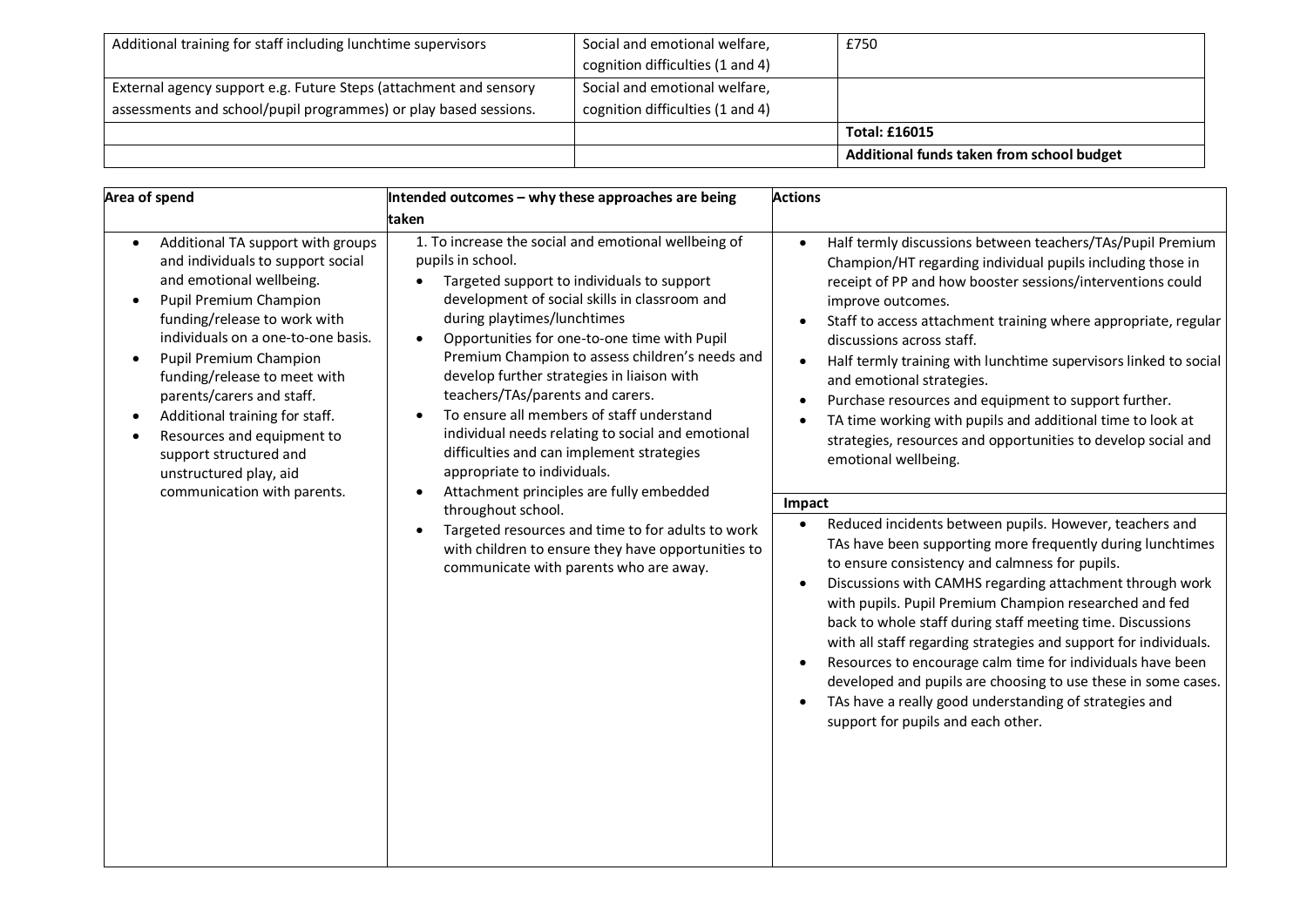| Fully funded residential trip for                                                                                                                                                                                                                                                                                                                                                                                                  | 2. To ensure equality of access to all school led                                                                                                                                                                                                                                                                                                                                                                                                                                                                                                                                                                                                                                                                                                                                                                                                                                                                                                                   | <b>Actions</b>                                                                                                                                                                                                                                                                                                                                                                                                                                                                                                                                                                                                                                                                                                                                                                                                                                                                                                                                                                                                                                                                                                                |
|------------------------------------------------------------------------------------------------------------------------------------------------------------------------------------------------------------------------------------------------------------------------------------------------------------------------------------------------------------------------------------------------------------------------------------|---------------------------------------------------------------------------------------------------------------------------------------------------------------------------------------------------------------------------------------------------------------------------------------------------------------------------------------------------------------------------------------------------------------------------------------------------------------------------------------------------------------------------------------------------------------------------------------------------------------------------------------------------------------------------------------------------------------------------------------------------------------------------------------------------------------------------------------------------------------------------------------------------------------------------------------------------------------------|-------------------------------------------------------------------------------------------------------------------------------------------------------------------------------------------------------------------------------------------------------------------------------------------------------------------------------------------------------------------------------------------------------------------------------------------------------------------------------------------------------------------------------------------------------------------------------------------------------------------------------------------------------------------------------------------------------------------------------------------------------------------------------------------------------------------------------------------------------------------------------------------------------------------------------------------------------------------------------------------------------------------------------------------------------------------------------------------------------------------------------|
| individual children<br>All visits/trips funded for those<br>parents/carers wishing to access<br>funding for this<br>Extra curricular lunchtime or after<br>school clubs funded at KS1 and KS2<br>Funding for PSA time                                                                                                                                                                                                              | educational based activities/initiatives - in line with the<br>school's Single Equality Policy and Charging and<br>Remissions Policy.<br>Improved confidence for pupils in specified areas.<br>$\bullet$<br>Pupils are able to participate fully in school trips<br>$\bullet$<br>and residential trips. Learning is supported by<br>trips that are carefully planned to enhance the<br>school's curriculum.<br>Social skills, independence, perseverance and<br>$\bullet$<br>team-work are developed through participation in<br>group activities and overnight stays on residential<br>visits.<br>Learning tasks tailored to specific needs of pupils -<br>$\bullet$<br>closing gaps in understanding.<br>Talents, skills and efforts in non-academic subjects<br>$\bullet$<br>are celebrated and develop self-confidence.<br>Communication between home and school clear<br>and accurate so parents/carers understand the<br>funding opportunities within school. | Half termly discussions between teachers/TAs/Pupil Premium<br>$\bullet$<br>Champion/HT regarding individual pupils including those in<br>receipt of PP and how booster sessions/interventions could<br>improve outcomes.<br>PSA discussions and communication with parents/carers as<br>$\bullet$<br>well as with coaches/music teachers.<br>PSA to research additional opportunities for extra-curricular<br>$\bullet$<br>activities.<br>Celebration through praise worship.<br>$\bullet$<br>Impact<br>All children participated in the Year 6 residential which<br>$\bullet$<br>developed confidence, social skills and friendship. This also<br>equipped pupils with the ability to persevere and develop<br>relationships in preparation for secondary school and end of<br>KS1 SATs.<br>All pupils were able to access extra-curricular clubs regardless<br>$\bullet$<br>of the cost.<br>Parents/carers fully informed of the PPG and how it was being<br>spent. They had confidence to contact the school regarding<br>activities and discuss opportunities with school administrator<br>or the Pupil Premium Champion. |
| Additional L3 TA time in KS1 (2<br>$\bullet$                                                                                                                                                                                                                                                                                                                                                                                       | 3. To increase rates of progress for pupils                                                                                                                                                                                                                                                                                                                                                                                                                                                                                                                                                                                                                                                                                                                                                                                                                                                                                                                         | <b>Actions</b>                                                                                                                                                                                                                                                                                                                                                                                                                                                                                                                                                                                                                                                                                                                                                                                                                                                                                                                                                                                                                                                                                                                |
| days per week).<br>Pupil Premium Champion<br>funding/release to work with<br>individuals on a one-to-one basis.<br>Pupil Premium Champion<br>funding/release to meet with staff<br>to discuss needs on a termly basis.<br>SLT English lead release time to<br>ensure development and<br>progression of phonics throughout<br>EYFS and KS1.<br>Release of SENCo to support<br>teachers with provision mapping<br>and interventions. | Accelerated progress from low starting points<br>needed to further improve GLD.<br>Children need to be more 'school ready' by end of<br>$\bullet$<br>EYFS.<br>Phonics skills need to be further developed<br>$\bullet$<br>throughout EYFS and KS1.<br>Phonics check scores need to continue to improve,<br>including resits at Y2.<br>End of KS1 data needs to continue to improve so<br>individual children reach national benchmarks.<br>Progress across all year groups needs to ensure<br>that children are making accelerated progress<br>whenever possible.                                                                                                                                                                                                                                                                                                                                                                                                   | Half termly PP meetings with HT - pupils highlighted for<br>$\bullet$<br>accelerated progress.<br>Discussion regarding individual pupils including those in<br>٠<br>receipt of PP and how booster sessions/interventions could<br>improve outcomes.<br>Data analysis at each milestone to identify pupils whose<br>$\bullet$<br>progress is causing concern and to review successes.<br>Teachers to identify groups/individuals for TA support and<br>$\bullet$<br>challenge.<br>Regular review of groupings and re-shaping of focus as<br>required.<br>English lead to monitor phonics teaching and learning<br>throughout EYFS and KS1.                                                                                                                                                                                                                                                                                                                                                                                                                                                                                     |
| SLT Maths and English lead release<br>time to challenge target setting<br>and monitor support and<br>challenge.                                                                                                                                                                                                                                                                                                                    | End KS2 data needs to indicate accelerated<br>progress.                                                                                                                                                                                                                                                                                                                                                                                                                                                                                                                                                                                                                                                                                                                                                                                                                                                                                                             | Impact<br>100% of disadvantaged pupils reached GLD at the end of EY.<br>$\bullet$<br>100% of disadvantaged pupils reached the threshold for the<br>٠                                                                                                                                                                                                                                                                                                                                                                                                                                                                                                                                                                                                                                                                                                                                                                                                                                                                                                                                                                          |
|                                                                                                                                                                                                                                                                                                                                                                                                                                    |                                                                                                                                                                                                                                                                                                                                                                                                                                                                                                                                                                                                                                                                                                                                                                                                                                                                                                                                                                     | phonics screening check at the end of Year 1.                                                                                                                                                                                                                                                                                                                                                                                                                                                                                                                                                                                                                                                                                                                                                                                                                                                                                                                                                                                                                                                                                 |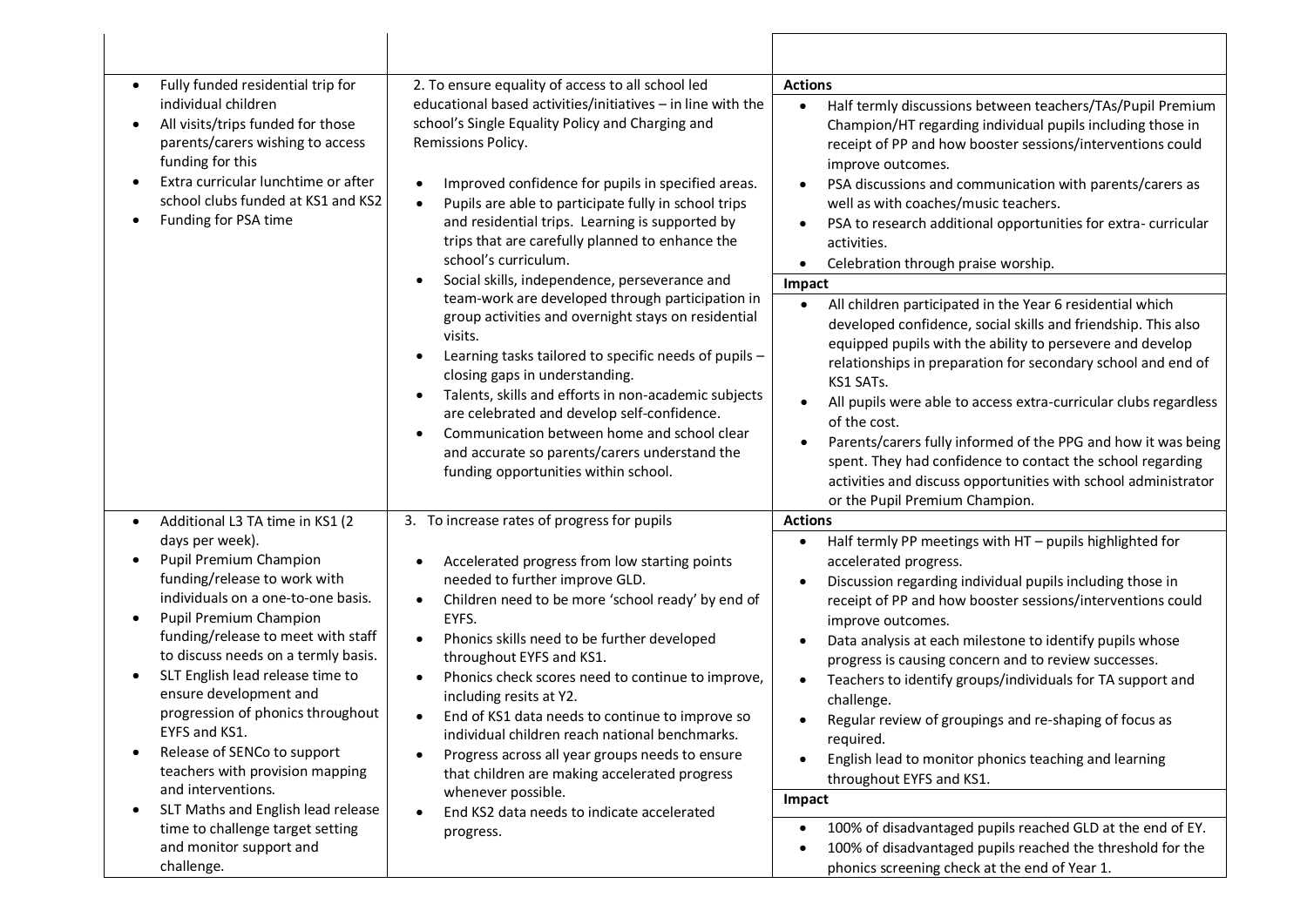|                                                                                                                                                                                                    |                                                                                                                                                                                                                                                                                                                        | 33.3% of disadvantaged pupils reached Expected for CRWM at<br>$\bullet$<br>the end of KS1.<br>66.6% of pupils in receipt of PPG reached Expected for CRWM<br>$\bullet$<br>at the end of KS1 and 33.3% reached Greater Depth.<br>0% of disadvantaged pupils reached Expected for CRWM at<br>$\bullet$<br>the end of KS2.<br>50% of pupils in receipt of PPG reached Expected for CRWM at<br>the end of KS2.<br>For pupils who did not reach thresholds at the end of each key<br>stage, progress was made and detailed records have been<br>kept. |
|----------------------------------------------------------------------------------------------------------------------------------------------------------------------------------------------------|------------------------------------------------------------------------------------------------------------------------------------------------------------------------------------------------------------------------------------------------------------------------------------------------------------------------|--------------------------------------------------------------------------------------------------------------------------------------------------------------------------------------------------------------------------------------------------------------------------------------------------------------------------------------------------------------------------------------------------------------------------------------------------------------------------------------------------------------------------------------------------|
| Resources - including ICT based.                                                                                                                                                                   | 4. To increase working memory to support cognition<br>difficulty and learning capacity.<br>TA time to work with children on<br>specific activities.<br>Training for staff.<br>Resources and adult time will support the<br>$\bullet$<br>development of working memory.<br>Training needed to ensure resources and time | <b>Actions</b>                                                                                                                                                                                                                                                                                                                                                                                                                                                                                                                                   |
| $\bullet$                                                                                                                                                                                          |                                                                                                                                                                                                                                                                                                                        | Termly meetings to assess whether progress is being made<br>$\bullet$<br>through use of resources with SENCo.<br>Monitoring of provision mapping and progress.<br>$\bullet$                                                                                                                                                                                                                                                                                                                                                                      |
|                                                                                                                                                                                                    |                                                                                                                                                                                                                                                                                                                        | Impact                                                                                                                                                                                                                                                                                                                                                                                                                                                                                                                                           |
|                                                                                                                                                                                                    | used appropriately and effectively.                                                                                                                                                                                                                                                                                    | Resources are continuing to be used to support working<br>$\bullet$<br>memory. Some resources/programmes have been altered or<br>developed to enhance memory skills and support as pupils<br>have worked throughout the year.<br>Working memory strategies are supporting academic<br>$\bullet$<br>progress.                                                                                                                                                                                                                                     |
| Resources - including ICT based.                                                                                                                                                                   | To develop gross and fine motor control to ensure<br>5.                                                                                                                                                                                                                                                                | <b>Actions</b>                                                                                                                                                                                                                                                                                                                                                                                                                                                                                                                                   |
| TA time to work with children on<br>specific activities (L3 TAs in KS1).<br>Release of SENCo to support<br>teachers with strategies and<br>develop EYFS practices for children<br>needing support. | this is no longer a barrier to learning.<br>Developing gross motor control, then fine motor<br>control will prepare children for improved pencil<br>control.<br>Sustained writing will improve when children are<br>ready.                                                                                             | Termly meetings to assess whether progress is being made<br>$\bullet$<br>through use of resources with SENCo.<br>Monitoring of interventions and progress.                                                                                                                                                                                                                                                                                                                                                                                       |
|                                                                                                                                                                                                    |                                                                                                                                                                                                                                                                                                                        | Impact                                                                                                                                                                                                                                                                                                                                                                                                                                                                                                                                           |
|                                                                                                                                                                                                    |                                                                                                                                                                                                                                                                                                                        | EY practices and adapted activities have been discussed and<br>$\bullet$<br>demonstrated with TAs to develop with pupils.<br>Handwriting has improved for most, pencil grip has developed<br>$\bullet$<br>and activities will continue for those children needing<br>support.<br>Additional resources have supported within the classroom.                                                                                                                                                                                                       |

## **How will the school measure the impact of the Pupil Premium?**

To monitor progress on attainment, new measures have been included in the performance tables that will capture the achievement of pupils covered by the Pupil Premium. All staff at St Francis of Assisi Primary School have made a commitment to focusing on the progress and achievements of pupils in receipt of Pupil Premium funding. By